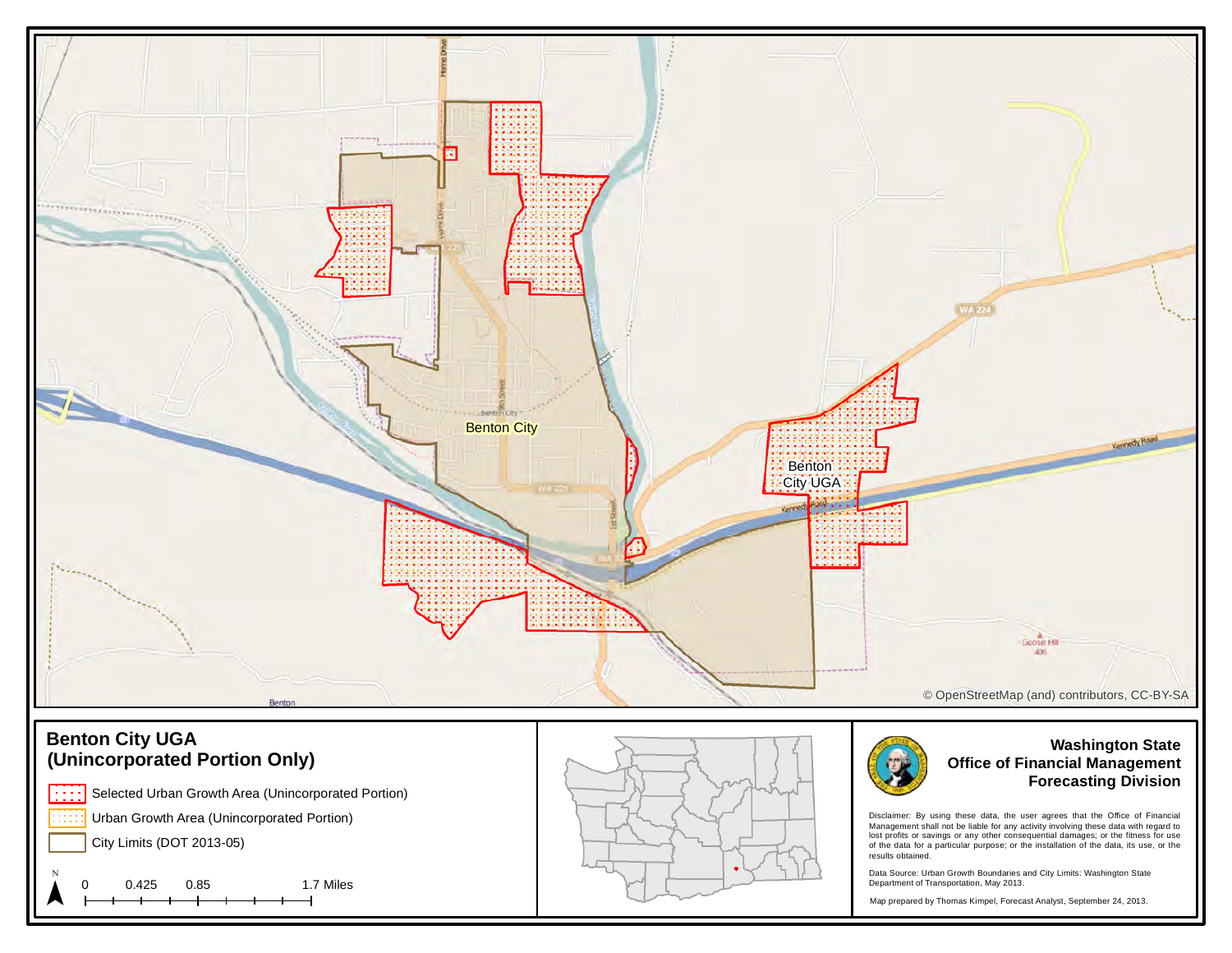

# **(Unincorporated Portion Only)**

mm Selected Urban Growth Area (Unincorporated Portion) Urban Growth Area (Unincorporated Portion)

City Limits (DOT 2013-05)

 $\uparrow$  0 0.75 1.5 3 Miles



### **Office of Financial Management Forecasting Division**

Disclaimer: By using these data, the user agrees that the Office of Financial Management shall not be liable for any activity involving these data with regard to lost profits or savings or any other consequential damages; or the fitness for use of the data for a particular purpose; or the installation of the data, its use, or the results obtained.

Data Source: Urban Growth Boundaries and City Limits: Washington State Department of Transportation, May 2013.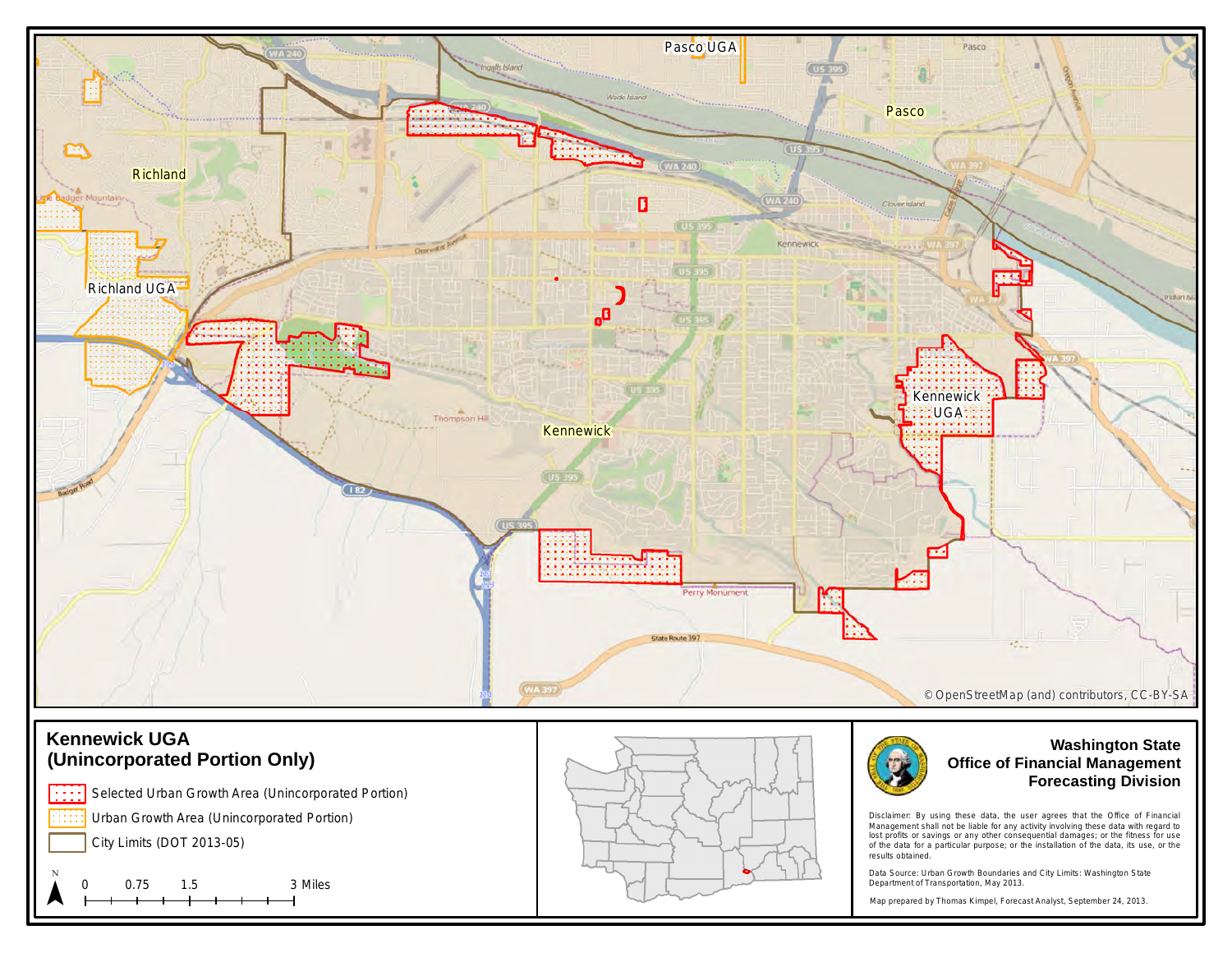

## **(Unincorporated Portion Only)**

m Selected Urban Growth Area (Unincorporated Portion) Urban Growth Area (Unincorporated Portion)

City Limits (DOT 2013-05)

 $\uparrow$  0 0.425 0.85 1.7 Miles



### **Office of Financial Management Forecasting Division**

Disclaimer: By using these data, the user agrees that the Office of Financial Management shall not be liable for any activity involving these data with regard to lost profits or savings or any other consequential damages; or the fitness for use of the data for a particular purpose; or the installation of the data, its use, or the results obtained.

Data Source: Urban Growth Boundaries and City Limits: Washington State Department of Transportation, May 2013.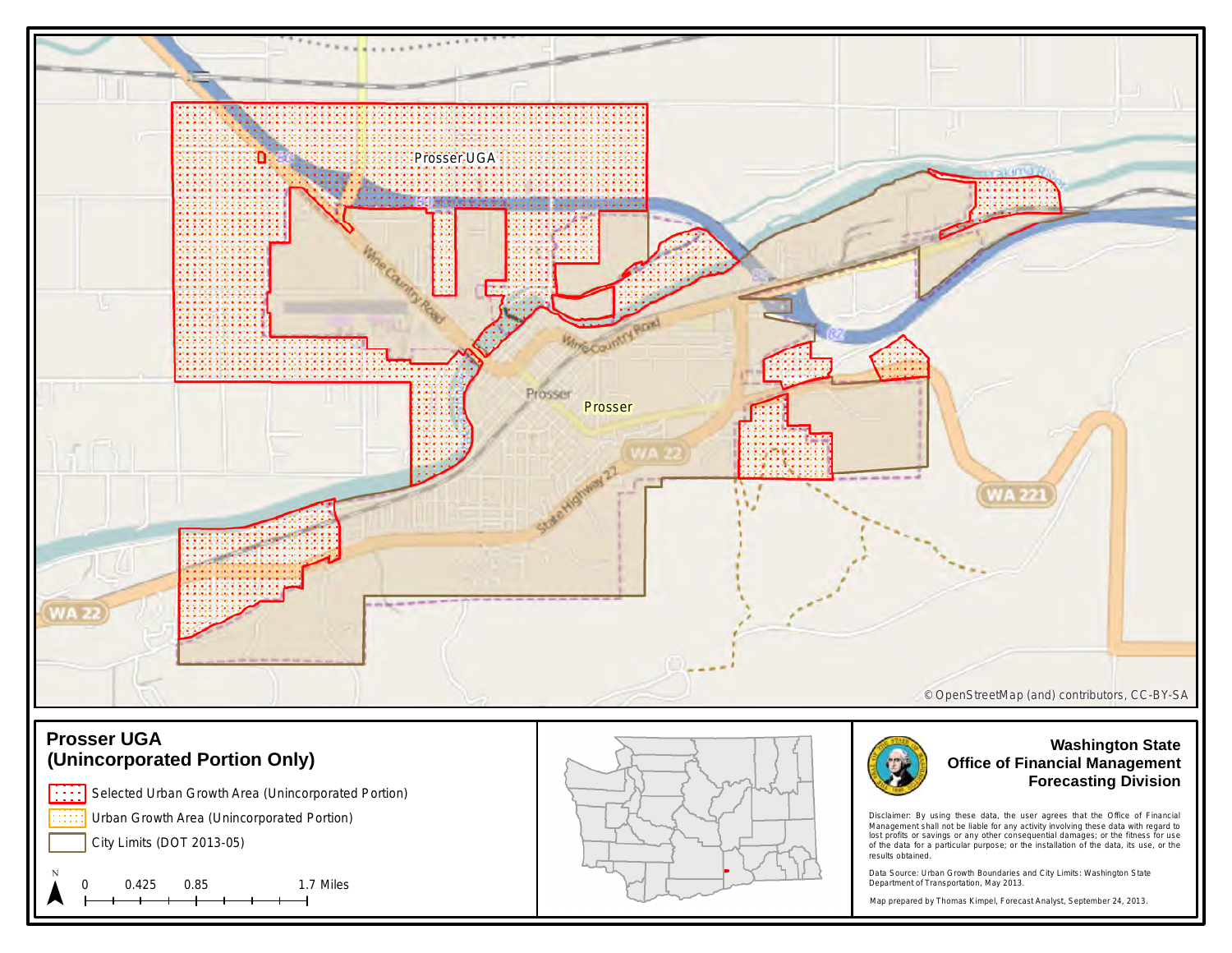

## **(Unincorporated Portion Only)**

m Selected Urban Growth Area (Unincorporated Portion) Urban Growth Area (Unincorporated Portion)

City Limits (DOT 2013-05)

 $\begin{array}{cccccccccccc}\nN & 0 & 2 & 4 & 8 \text{ Miles} \\
\leftarrow & & & & & & \\
\end{array}$ 



### **Office of Financial Management Forecasting Division**

Disclaimer: By using these data, the user agrees that the Office of Financial Management shall not be liable for any activity involving these data with regard to lost profits or savings or any other consequential damages; or the fitness for use of the data for a particular purpose; or the installation of the data, its use, or the results obtained.

Data Source: Urban Growth Boundaries and City Limits: Washington State Department of Transportation, May 2013.